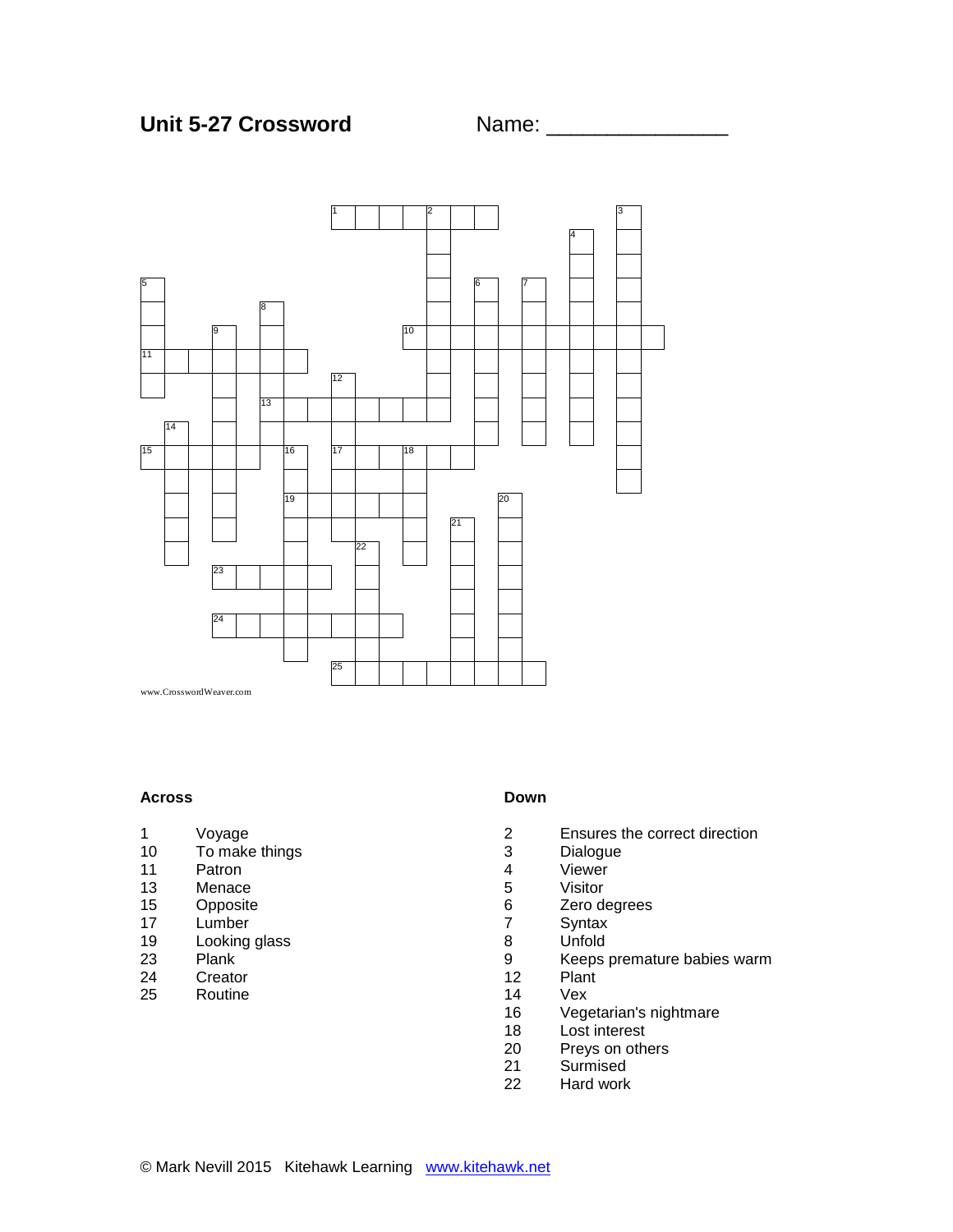



**Unit 5-27 Polygon Answers** 

Some answers:

(With **R**): dear, drape, drop, pare, part, pear, pore, port, **predator**, prod, rapt, rare, rate, road, roar, read, reap, rear, role, rope, tear, trade, trap (22)

(Others without **R**): date, pate, poet, tape,